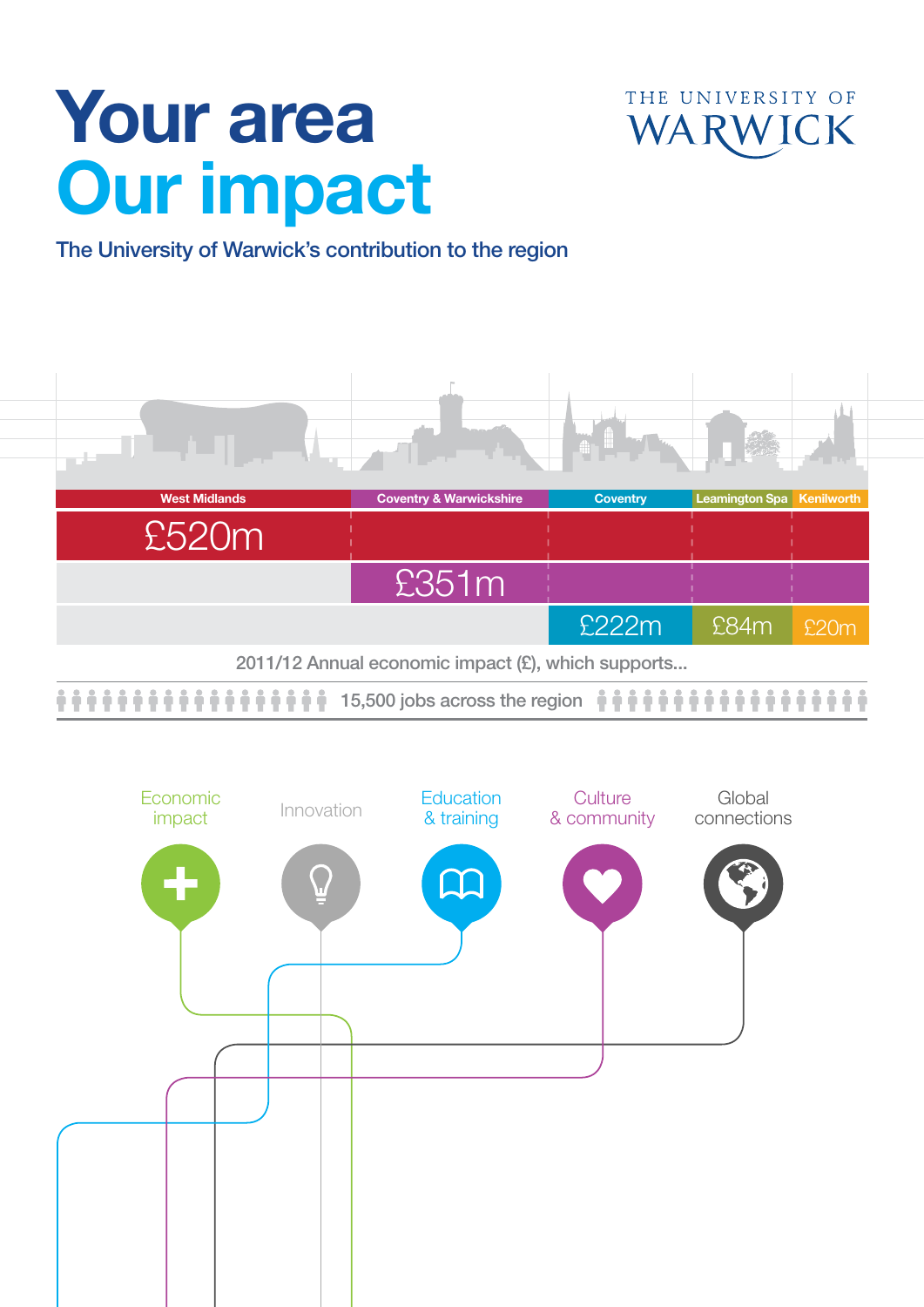# The University of Warwick: Making a contribution to our region

### "

The University of Warwick is both globally and regionally focused. We believe that these are not conflicting aims. Indeed, quite the opposite. Our international reputation and global connections help us to ensure that our local communities benefit from the University's facilities and presence in the region. Our world-class Business School works with companies and entrepreneurs across the West Midlands and WMG continues to strengthen its relationships with major employers in Coventry and Warwickshire such as Jaguar Land Rover and Tata – attracting the very best talent to work and study in the local area. As a result, our excellent track-record of working alongside business is widely regarded as a blueprint for how to connect research, innovation and economic growth. However, it is the extraordinary wealth of people all working, studying and thinking at the University of Warwick that is our biggest contribution to the region and to local communities. This report sets out how our students and staff connect the University with our local areas through their ideas, ambitions and hard work.

Professor Nigel Thrift Vice-Chancellor and President

The University of Warwick is globally connected, forward-looking and entrepreneurial. We create new ways of thinking and achieving: making us stand out from our competitors and the more 'traditional universities' and creating an inspiring place to study and undertake research.

Warwick is one of the UK's great success stories. In less than fifty years since being founded we've become one of the UK's top ten universities and we're rapidly climbing the international league tables of world class universities.

In 2012, the University commissioned independent consultants SQW to undertake a study looking at the annual impact we had on our region between July 2011 and July 2012. The results of this highlighted five key areas in which the University makes a contribution to your area:

creativity

# 畐 £440m

turnover in 2011/12, including international student fees of £83 million.

# G £55.2m

spending on buildings and physical improvements to campus in 2011/12.

4

supports the local community

major UK university league tables that, in 2012/13, ranked the University of Warwick as the A bit about us...

> international connections



and training of the highest quality

02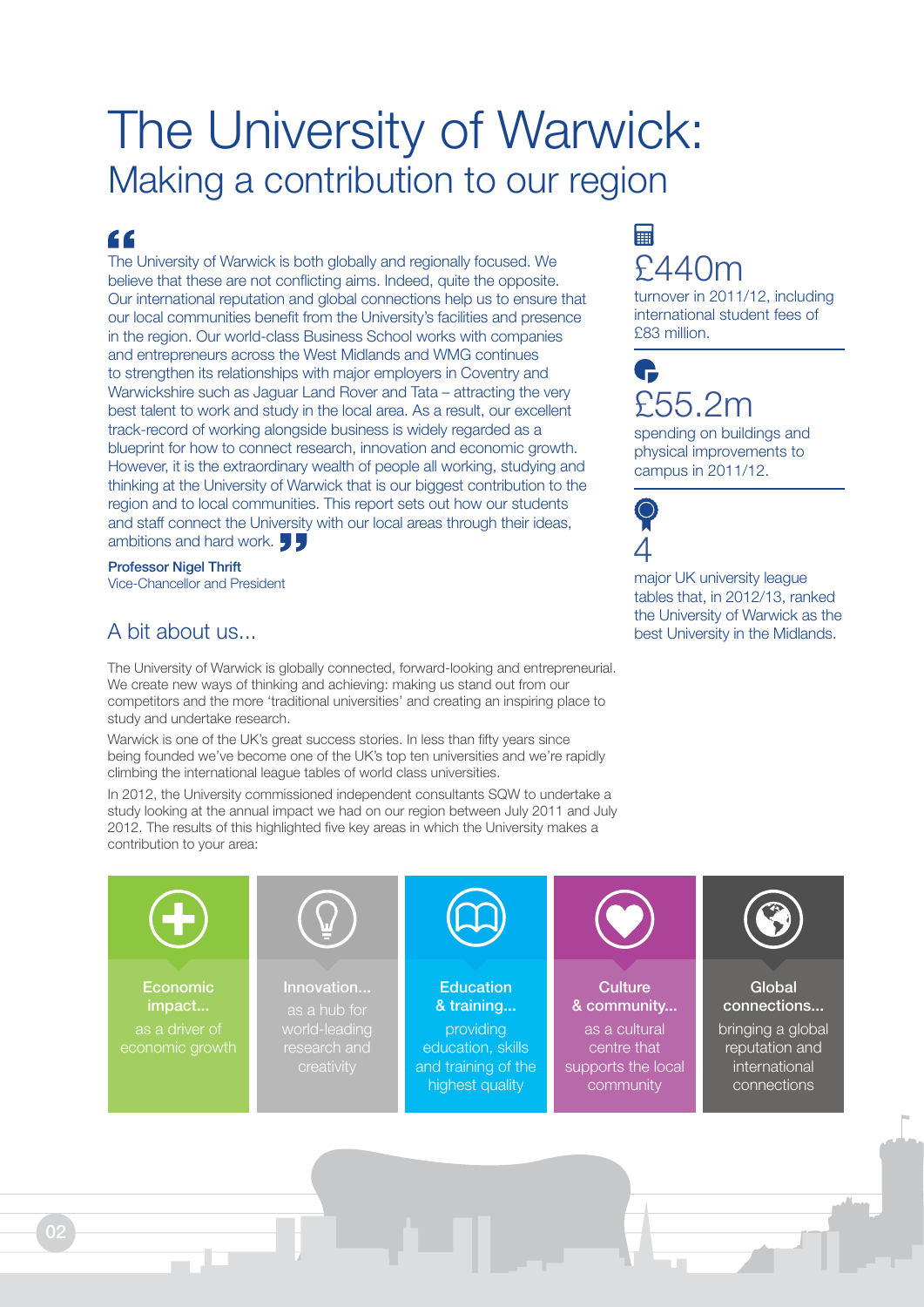

Warwick Arts Centre



# Economic impact

#### A driver of economic growth

The University directly spends around £306m in the West Midlands each year, and our staff and students further boost the regional economy with their expenditure.

When this is all added up, weighted for seasonal differences and indirect 'multiplier-effects', SQW estimated the total value of the University's economic impact in the region during 2011/12 to be worth £520m to the West Midlands. Within this total, we generated almost £351m in the Coventry and Warwickshire sub-region, £222m in the city of Coventry, £84m in Royal Leamington Spa and £20m in Kenilworth.

SQW calculated that this expenditure, combined with direct employment by the University, supports around 15,500 jobs (full-time equivalents) in the West Midlands, of which around 10,900 are in Coventry and Warwickshire.

These figures are based only on the University's direct financial expenditure and that of our staff and students. The economic impact of the University's presence in Coventry and Warwickshire is likely to be much greater – including financial benefits from international students, their friends and families visiting the area; attracting inward regional investment through our track-record of excellence in innovation and research; as well as our work with local schools and children. Much of this can't be quantified, but this report gives you a snapshot of how the University of Warwick has an impact on our region and local area.

# 1111111 4,739

jobs supported by the University in Coventry.

### 11111 1,852

jobs supported by the University in Royal Leamington Spa.

# 111 214

jobs supported by the University in Kenilworth.

£11,347 the average value of each

Warwick student's annual expenditure to our region's economy.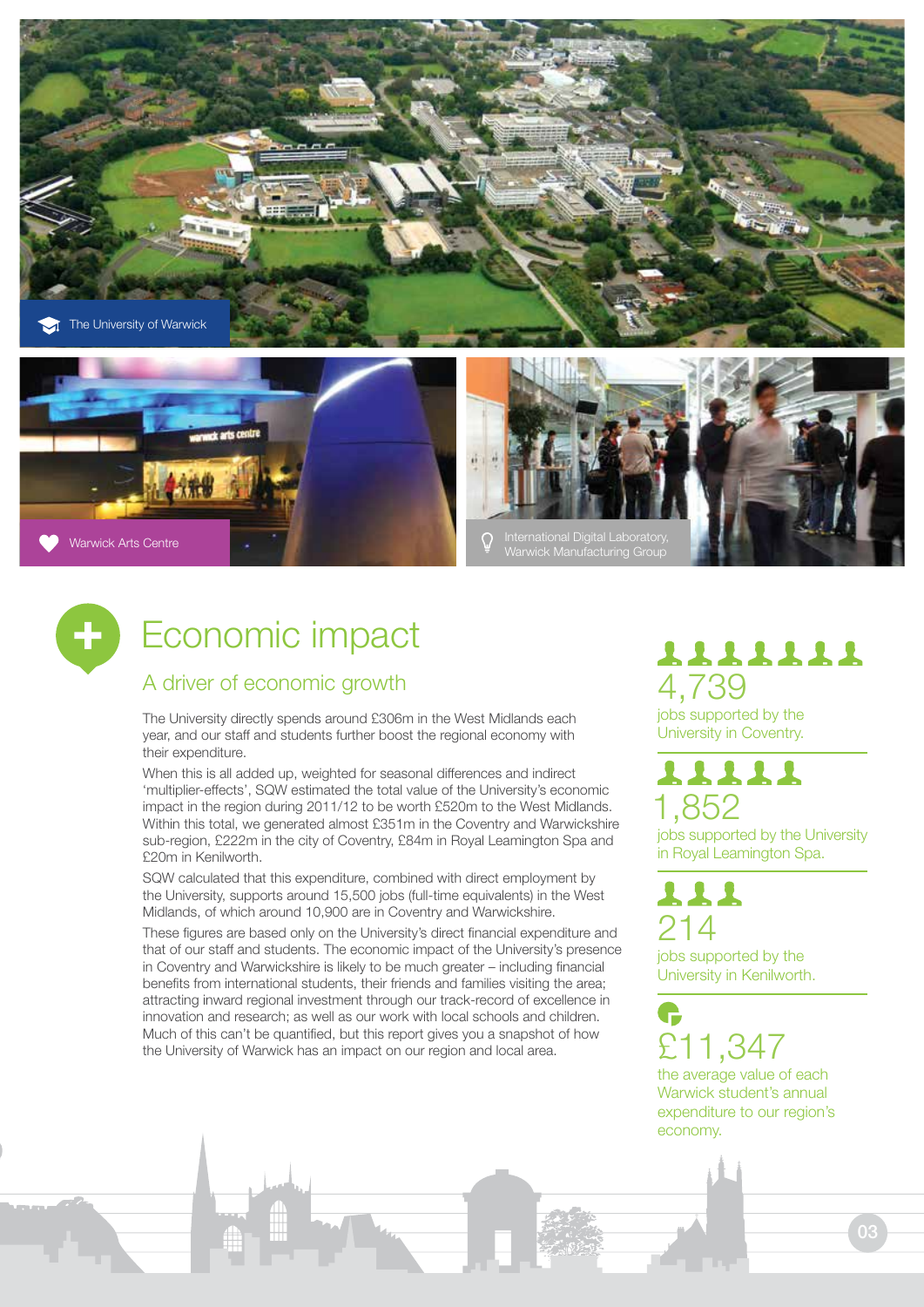# Innovation

### A hub for world-leading research and creativity

University of Warwick Science Park

Now owned outright by the University, the Science Park provides a full range of support services to businesses in Coventry and elsewhere in the West Midlands. These services have benefitted over 1800 companies in the last eight years, attracted 24 businesses to the region, created 66 companies and safeguarded 291 jobs. The Science Park is currently home to 140 tenants on four sites.

#### Helping regional manufacturing thrive

WMG (formerly Warwick Manufacturing Group) has developed a close relationship with Jaguar Land Rover, a major employer in the region.

Jaguar Land Rover has located 180 of its research and development staff on campus as part of a programme which will generate £100m of collaborative research over ten years.

WMG have also led the Premium Automotive Research and Development Programme (PARD) designed to assist the automotive supply base in the region. An independent evaluation concluded that it has assisted 605 businesses, generated £55.5m in value added and safeguarded 5,496 jobs.

#### Science City Research Alliance

Science City Research Alliance is a partnership between the Universities of Warwick and Birmingham. It was catalysed through a grant of £10m from the Higher Education Funding Council for England (HEFCE) and £57m of investment in the regional research infrastructure by Advantage West Midlands and the European Regional Development Fund (ERDF). The work of the Alliance is focused on three high-growth technology sectors: Energy, Advanced Materials and Translational Medicine. It has created over 320 jobs, safeguarding 75 more, attracted additional research funding of £133m and helped over 200 businesses.



Warwick Business School is ranked by the Financial Times as the 3rd best business school in the UK and in Europe's top 15. Many of its courses are ranked amongst the best in the world and it is a beacon of business research and innovation excellence for the Midlands. In 2012, WBS received £2.9m funding from the Economic and Social Research Council (ESRC), along with other



regional partners, to launch a new Enterprise Research Centre to boost SME performance. It has also joined forces with the West Midlands Economic Forum to improve the way in which policymakers and businesses support the regional economy, helping produce more up-to-date and reliable data for a true picture of the West Midlands' economic performance.

## \*\*\*\*\* 7th

best University in the UK for Research Excellence according to the UK Government.

# Ħ £9m

of research projects commissioned by organisations in the West Midlands.

# 11111 75

jobs and six new businesses created by WMG's SME team in the last year.

# $66$

Paintbox has won a contract from BMW for the company's prestigious Rolls Royce operation. The contract is worth 100 million euros, will safeguard 100 jobs and create another 50. We won the contract in competition with companies in Germany and we believe that a significant factor that tipped the balance in our favour was the relationship with the University of Warwick and our access to the laboratory facilities of the Science City Research Alliance. **JJ** 

James Sharp, Managing Director, Paintbox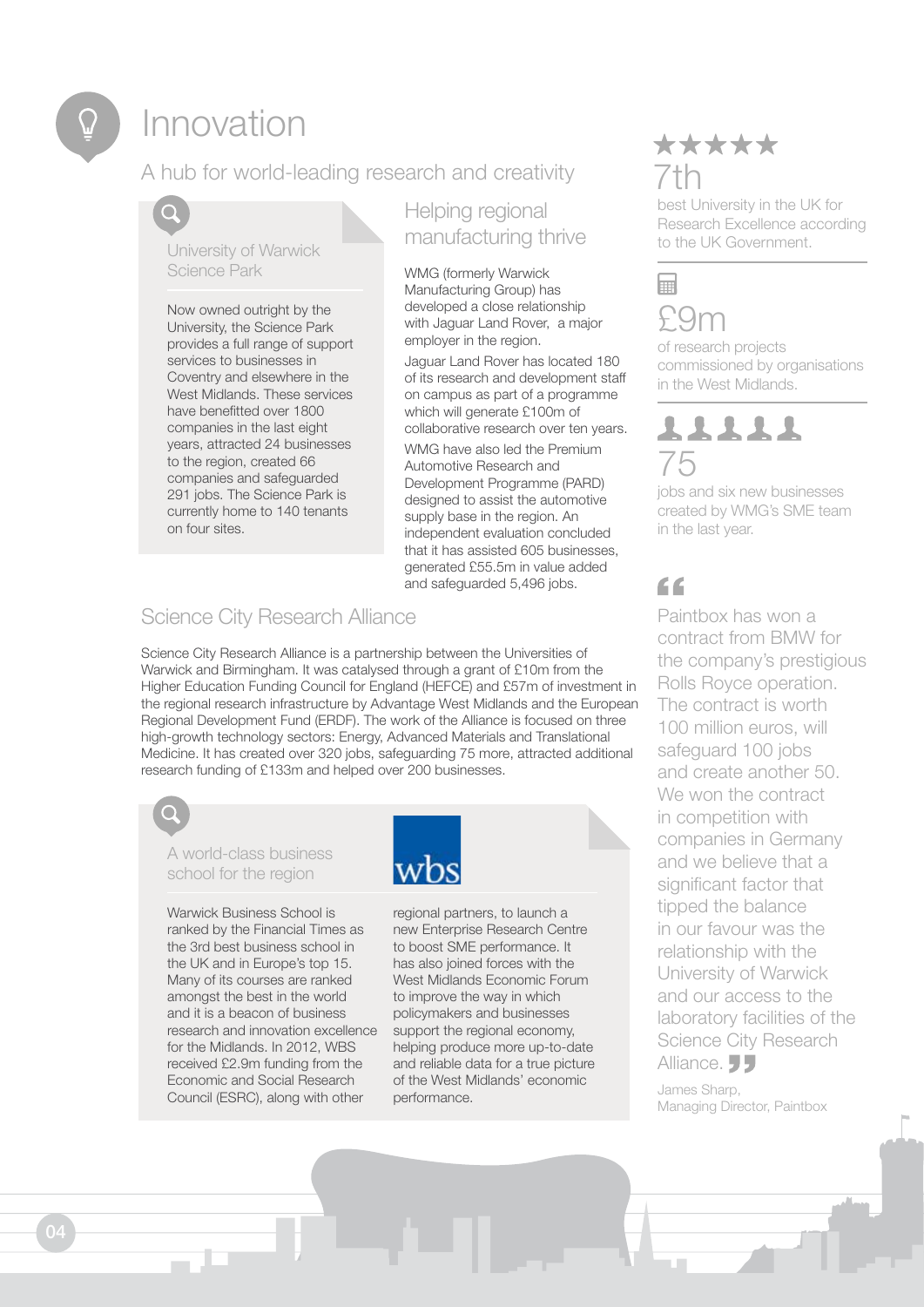# Education & training

 $\Box$ 

#### Providing education, skills and training of the highest quality

In 2012/13 the University of Warwick was ranked as the best University in the Midlands by all four major UK university league tables.

Warwick graduates are ranked as the number one target for the UK's top recruiters and account for 3% of the West Midlands' population with NVQ Level 4 qualifications and above, a significant proportion of the region's highly skilled labour force.

#### University innovation helping improve the health of the region

In 2012, the University of Warwick, GE Healthcare, University Hospitals Coventry and Warwickshire NHS Trust (UHCW) and Coventry City Council joined forces to create the Warwick Healthcare Partnership. The Partnership will seek solutions to the chronic diseases responsible for millions of deaths worldwide each year. The new consortium brings together expertise from academia, industry, medicine and the local community, to address the key health problems that affect resource-poor communities both locally and overseas.

In 2009 the Clinical Trials Unit building was completed at Gibbet Hill at a cost of £4m. The Unit has now carried out over 30 separate trials across its four major work streams of musculoskeletal conditions including injury prevention and management, cancer, clinical trials methodology and systematic reviews. This resource is also credited with raising the quality of clinical practice in the local area.



In 2014, the University of Warwick will open the WMG Academy for Young Engineers. It will be a brand new school and part of a family of University Technical Colleges – schools for 14–18 year olds which are led by businesses and a university. The WMG Academy will take all that is good from mainstream education and add in a host of skills which will prepare young people from the local area for employment or Higher Education. A key feature of the curriculum will be a close working relationship with local and national

employers. They will be setting the Academy's learners technical projects or 'commissions' which are based on the day-to-day problems and situations they have to resolve in their companies. The University is already working with Jaguar Land Rover, National Grid, SCC, Prodrive, Ricardo, Automotive Insulations, Squires Gears, Dassault Systemes and Tata Motors, and hope that many more businesses will also join us.



graduates registered as still living in the West Midlands. Approximately 14% of our alumni.

# 9999999 520

Warwick Medical School students worked in the region's hospitals and GP surgeries in 2011/12. University teaching hospitals also help keep talented graduates working in the local area after they finish their studies. The University's association with our local hospitals helps attract world-leading consultants and medical researchers to the region, whose expertise directly benefits local people through cutting-edge treatment and care.



In 2009 the Clinical Trials Unit building was completed at Gibbet Hill at a cost of £4m.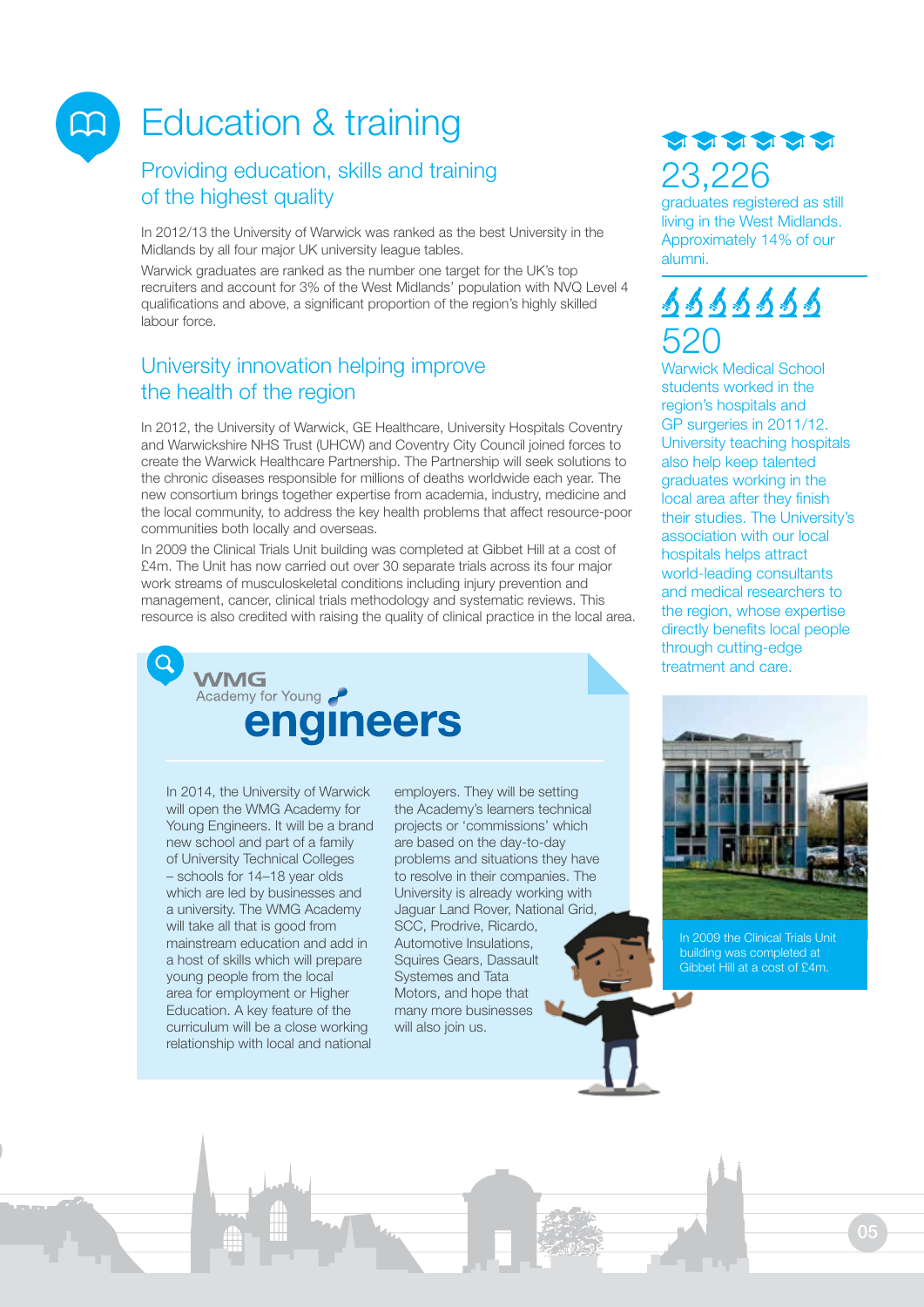

# Global connections

#### Bringing a global reputation and international connections

Through our global reputation and international connections, the University of Warwick brings significant benefits to the regional economy and our local communities.

The role universities play in attracting inward investment is well known. In Warwick's case, the relationship between WMG, Jaguar Land Rover and Tata has helped strengthen investment in advanced automotive manufacturing in Coventry and Warwickshire. The SQW report concluded that 'the presence of a major inward investor like Tata [at the University] gives a positive signal to other major firms to consider investing and potentially locating in the West Midlands'. An example of this is the £100m investment being made by Jaguar Land Rover and Tata and the UK Government for the development of the National Automotive Innovation Campus at the University. This state-of-the-art new building on Warwick's campus was announced at the end of 2012.



international students from 72 different countries on campus in 2011/12.



the projected economic activity worldwide from CUSP research and new technologies.



The Center for Urban Science and Progress (CUSP) – connecting the University of Warwick to New York Warwick is also one of the UK's

In 2012 New York's Mayor Michael R. Bloomberg announced that Warwick would be the only European university involved in a consortium of world-class universities and multinational corporations that would create a brand new campus in downtown Brooklyn. The Centre for Urban Science and Progress will use cutting-edge research techniques like 'living laboratories' and realworld data to address the major challenges facing cities across the globe. Warwick's involvement will connect the region to this ground-breaking initiative, helping policymakers better understand how cities can deliver services more effectively, efficiently, and sustainably, while keeping their citizens safe, healthy, prosperous, and well-informed.



National Automotive Innovation Campus, a £100m building investment due to be built on the University's Campus.

most culturally diverse universities, with 8,350 international students from 72 different countries on campus in 2011/12.

Our international students make up 40% of all Warwick Volunteers, and organise events like One World Week, which, with over 200 student volunteers, is arguably the world's largest student-run international event.

In addition to direct economic benefits to regional tourism created by visiting families and friends, our international students act as ambassadors for the region and local area. Over 45,000 international alumni are resident in 193 countries and 83% of our international students would recommend the University of Warwick – higher than the national average.

### $66$

The NAIC builds on Tata Motors European Technical Centre's long-standing relationship with WMG. It showcases the kind of academic and industrial partnership that will help the UK to be a destination of choice for inward investment in high valueadded automotive R&D.

Nick Fell, Director and Head of the Tata Motors European Technical Centre

### .............. 45,000

international alumni of Warwick resident in 193 countries.

06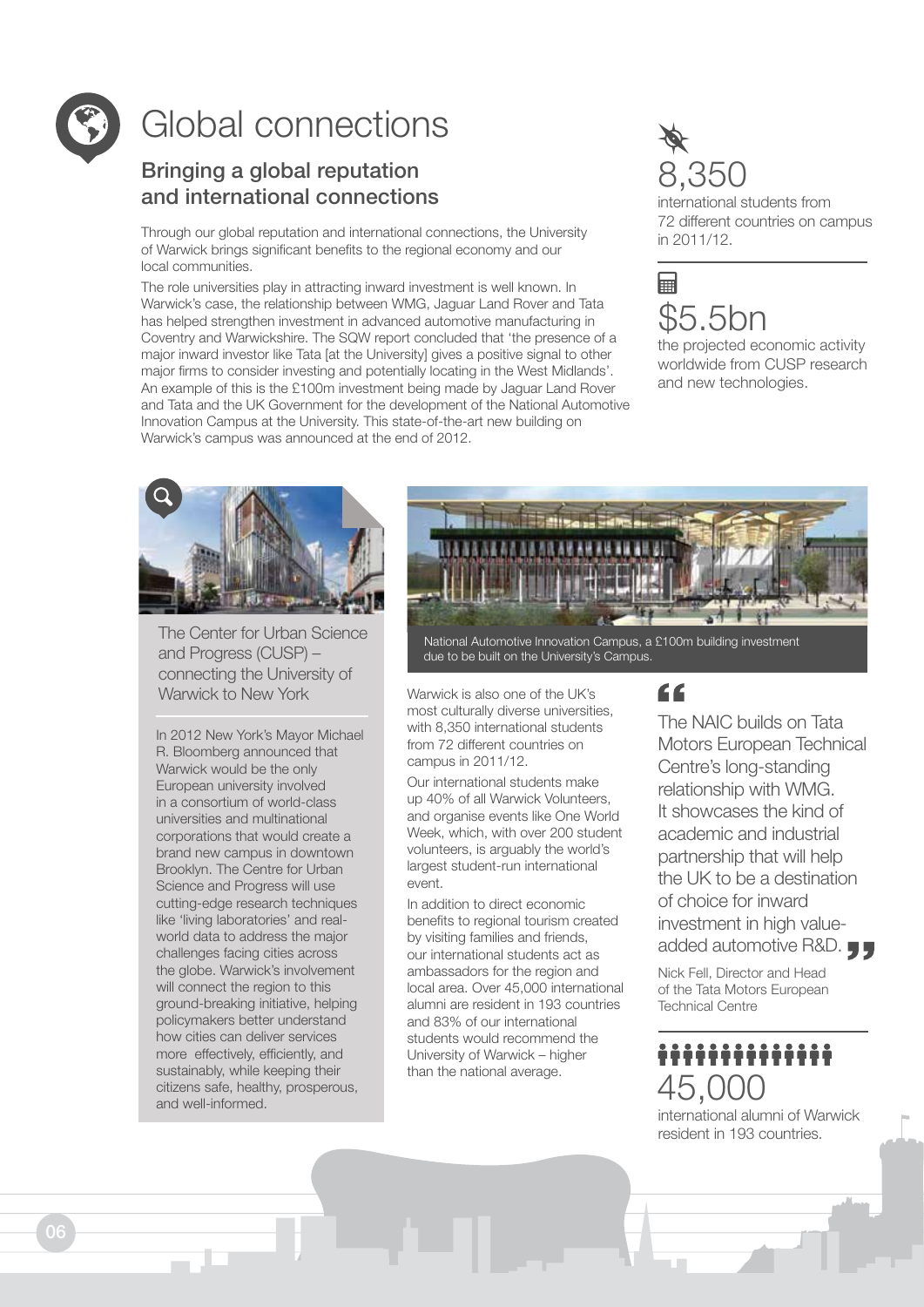# Culture and community

#### A cultural centre that supports the local community

The University of Warwick is at the heart of its local community – our staff and students live, study and work across the region. Warwick Volunteers is one of the UK's largest and most popular student volunteering schemes. It attracts 2500 registrants each year and its mentoring scheme alone has been estimated to have a social-economic worth of £1m to the local community.



#### Warwick Volunteers in Leamington Spa

In 2012/13 Warwick Volunteers ran 23 different projects with 11 schools in Leamington Spa. One of the Leamington schools that Warwick Volunteers have developed strong relationships with is Sydenham Primary School. Reading volunteers have substantially increased children's reading levels and also built their aspirations, confidence and selfesteem by providing them with positive role models.

#### $\epsilon$

Please send my thanks to all the wonderful volunteers who have helped us this term. We have been very spoiled and feel that your reading volunteers have really helped our children's progress and that your club volunteers (Bake it up, Aliens and Politics and Cricket) have expanded the children's horizons and given them great opportunities that we would not have been able to provide. Thank you all very much.

Carla, Headteacher at Sydenham Primary School

# to the community

Most of Warwick Sport's 5\* facilities are open to the public, with our athletics track and sports fields used by local schools for their summer sports days.

Godiva Harriers Athletics Club is based at our Westwood track and last year



Britain's Olympic women's football squad trained at the University, which also hosted Olympians from numerous other countries and sporting disciplines. We made a major contribution to bringing the International Olympic Committee to Coventry. This resulted in the city hosting the London Olympics 2012 volunteer and training events and football training in Coventry.

Warwick's new £2.5 million Tennis Centre, funded by the University of Warwick, the Lawn Tennis Association, Sport England West Midlands and an anonymous benefactor, offers a comprehensive adult and junior programme for players of all standards. The Centre is the only one of its kind in Coventry and Warwickshire to offer access to the public without having to take up a membership.

## 的 £1.6m

the amount the University has committed to spending annually on outreach, widening participation and improving access by 2016.

# $\delta$ £200,00

funding from the University for the Connect to Kenilworth cycling route.

#### $\blacktriangledown$ 2,500 registrants for Warwick Volunteers every year.

£27.7m estimated total value to the local economy of Warwick Arts Centre.

62% of visitors to Warwick Arts Centre come from Coventry

п.



Warwick Arts Centre is the second largest arts centre in the UK. It hosted 494 individual performances, with an annual audience of 270,000 in 2010/11.